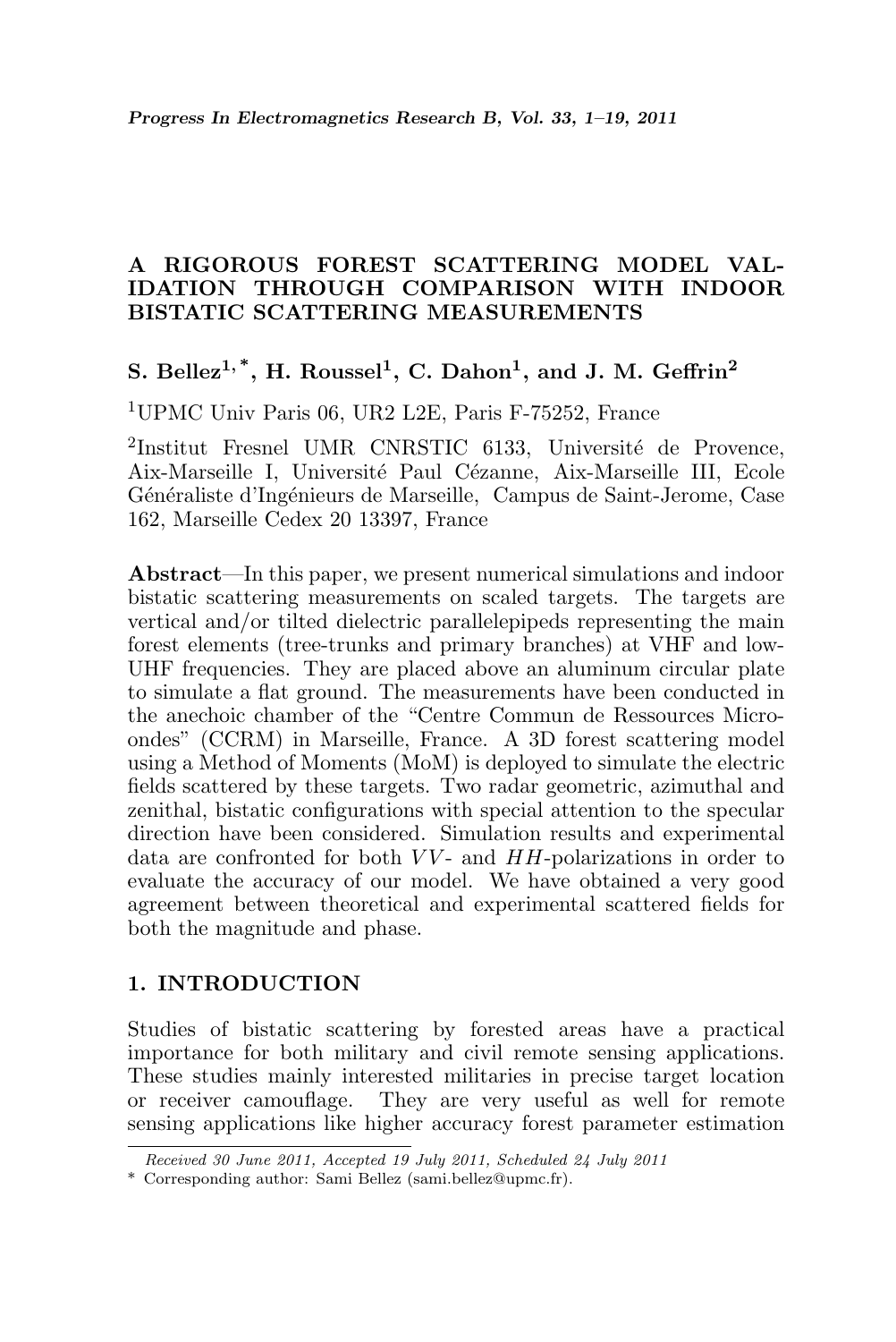and target detection. Furthermore, bistatic radar configurations are very attractive for interferometric studies [1, 2].

Bistatic radar configurations have a number of attractive benefits but have received only little attention because they are more difficult to handle than conventional monostatic radar configurations [3, 4]. Because of their complexity, outdoor experimental investigations are fairly limited. One of them is the jointly air-borne experiment organized by the German Aerospace Center (Deutschen Zentrums für Luft- und Raumfahrt  $-$  DLR) and the French Aerospace Research Establishment (Office National d'Etudes et de Recherches  $Aérospatiales - ONERA$ ) involving their radar systems E-SAR and RAMSES, respectively [5]. Other fully polarimetric radar scattering measurement of forested hills conducted at large bistatic angles and grazing incidence is reported in [6].

Interest in bistatic radar configurations where the transmitter and the receiver are located on two separate platforms has led to the development of bistatic forest scattering models. They can be classified into two groups. The first group contains the approximate scattering models that are usually based on Radiative Transfer (RT) theory [7] and Distorted Born Approximation (DBA) [8]. The DBA models incorporate the coherence effects associated with target positions while RT models ignore the phase information. The second group includes the rigorous scattering models employing numerical techniques, such as the Method of Moments (MoM) [9, 10] or the Finite-Difference Time-Domain (FDTD) [11], that basically transform integral or integrodifferential formulations into a linear system of equations. This kind of models compute the "exact" scattered field at any point above the soil. Theoretical bistatic scattering models have been developed to support the design of experiments and the understanding of the mechanisms involved in the scattering process. A validated scattering model is useful for the retrieval of forest parameters and for classification studies.

Conversely to outdoor measurements, indoor bistatic experiments seem to be more appropriate in testing and validating the developed scattering models. Due to the indoor conditions, environmental variations as well as experimental uncertainties (i.e., antennas positions) are well-controlled and target position is known with high accuracy. Therefore, the experiment parameters can be precisely employed as inputs for the model.

In the last 10 years, various indoor measurements have been conducted in anechoic chambers to characterize the bistatic scattering by canonical and complex targets. Some experiments have been performed by using two antennas on separate platforms [12–16]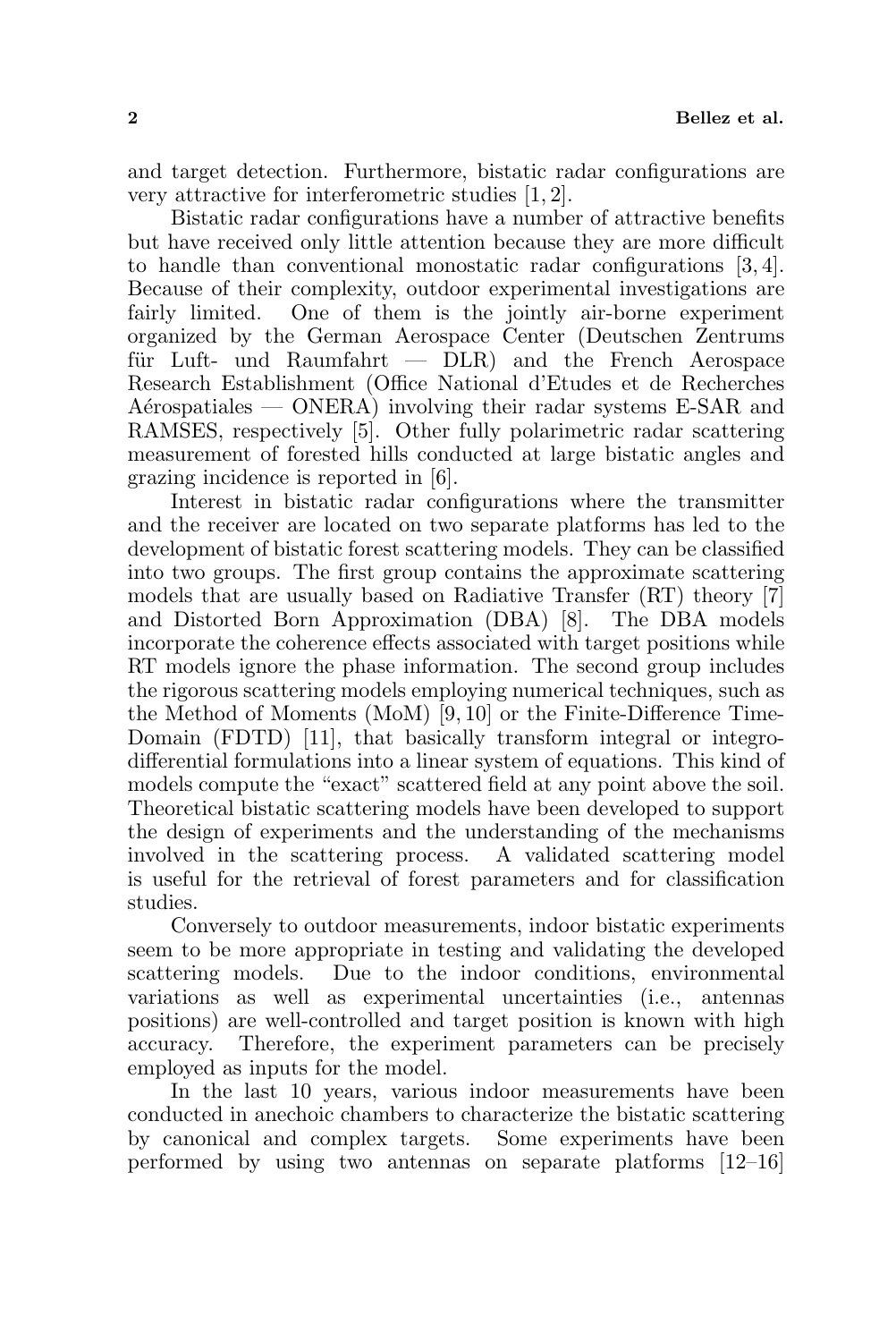while others are carried out with a monostatic radar and a reflective plane [17]. Within this framework, ONERA has performed scaled-model measurements in its anechoic facility BABI. These measurements have served to study electromagnetic wave propagation in forested areas [18] as well as polarimetric scattering by forests in bistatic radar configurations [19].

In this paper, we propose scaled-model measurements in order to validate a 3D rigorous scattering model that simulates the interaction of VHF and low-UHF electromagnetic waves with a forest. This model, based on an electric field volume integral formulation, computes the "exact" scattered field by the forest at any observation point above the soil. Beside that, the model also provides the contribution of the various scattering mechanisms. A MoM with a point matching as testing functions is applied to solve the Electric Field Integral Equation (EFIE). The practical limitation of our approach is related to the available computer memory space, which depends on the frequency of the incident wave and the number of scatterers as well as their sizes. Therefore, our modeling tool doesn't provide the exact scattering solution for a large number of trees at VHF and UHF-bands. However, for forests having a weak or moderate tree density, the multiple scattering interactions between trees (direct interactions and via the ground) can be ignored and trees can be considered to be independent. That way, the forest response can be reduced to the coherent addition of the fields scattered by each tree. Consequently, the required memory size is reduced and it no longer depends on trees number. In this work, we study the scattering by simplified targets in order to validate our model which can be easily generalized to a natural forest.

The experiments have been conducted on reduced-scale models in the anechoic chamber of the "Centre Commun de Ressources Micro-ondes" (CCRM) in Marseille, France. The forest scale models are composed of an aluminum circular plate, vertical and/or tilted dielectric parallelepipeds respectively representing the forest ground, tree-trunks and/or the primary branches.

The paper is organized as follows: Section 2 briefly describes the theoretical model, including the geometrical representation of the forest, the model formulation and the computation process. In Section 3, we present the indoor scaled-model measurements. This section describes the anechoic chamber of the CCRM, followed with a description of the measured forest scale models. It ends with the measurement steps and the calibration procedure. In Section 4, we compare experimental and theoretical results, then we show the contribution of each scattering mechanism to the scattered field.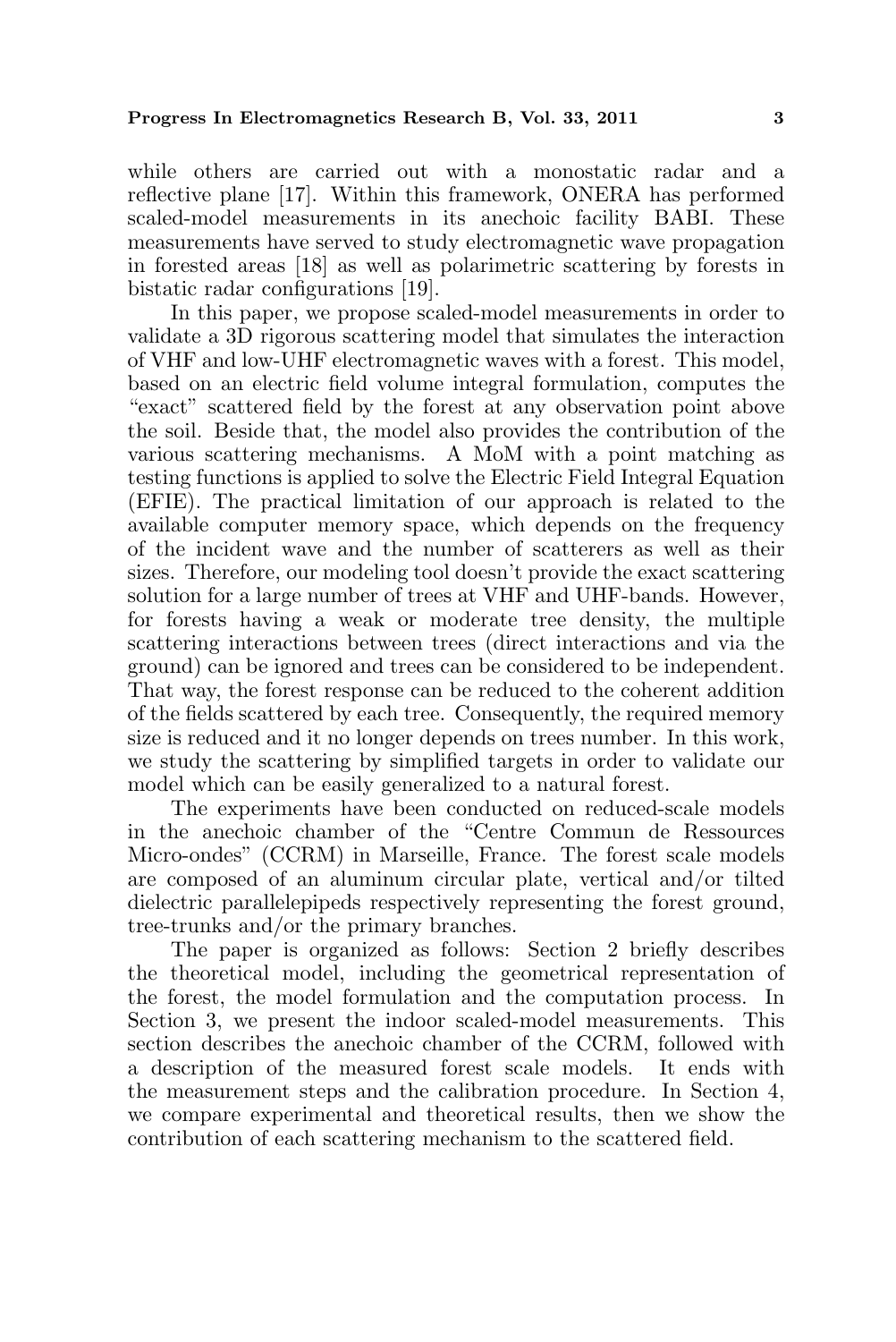# 2. THE THEORETICAL MODEL

Microwave radar frequencies do not provide useful information on hidden elements of the forest since the wave is strongly attenuated and most forest response originates from the upper canopy layers. However, radar remote sensing of forested areas is preferable at VHF and low-UHF frequencies because of their canopy penetration ability and their sensitivity to many forest parameters. In the following, an electromagnetic formulation provides the scattered field by a simplified geometrical representation of the forest is presented.

# 2.1. Forest Geometrical Representation

As we consider VHF and low-UHF frequencies, the forest medium doesn't need to be described in detail because at these frequencies waves cannot sense the forest smallest elements. The effects of leaves, needles and the roughness of the soil can be ignored because their contribution is negligible. Hence, the complex geometry of the forest can be reduced to dielectric vertical and tilted cylinders of square cross section (parallelepipeds), representing respectively tree-trunks and primary branches, above a horizontal interface separating two semi-infinite homogeneous media, the air and the soil (see Figure  $1(a)$ ).



Figure 1. Geometry of the forest and its discretization into elementary cubic cells.  $\epsilon_1 = \epsilon_0$ ,  $\epsilon_2$  and  $\epsilon$  are respectively the free space, ground and wood permittivities, and  $\mu_0$  is the free space permeability.

# 2.2. Model Formulation and Computation Process

A variety of techniques have been developed to characterize electromagnetic scattering by forested areas. In this subsection, we apply an electric field volume integral equation formulation which is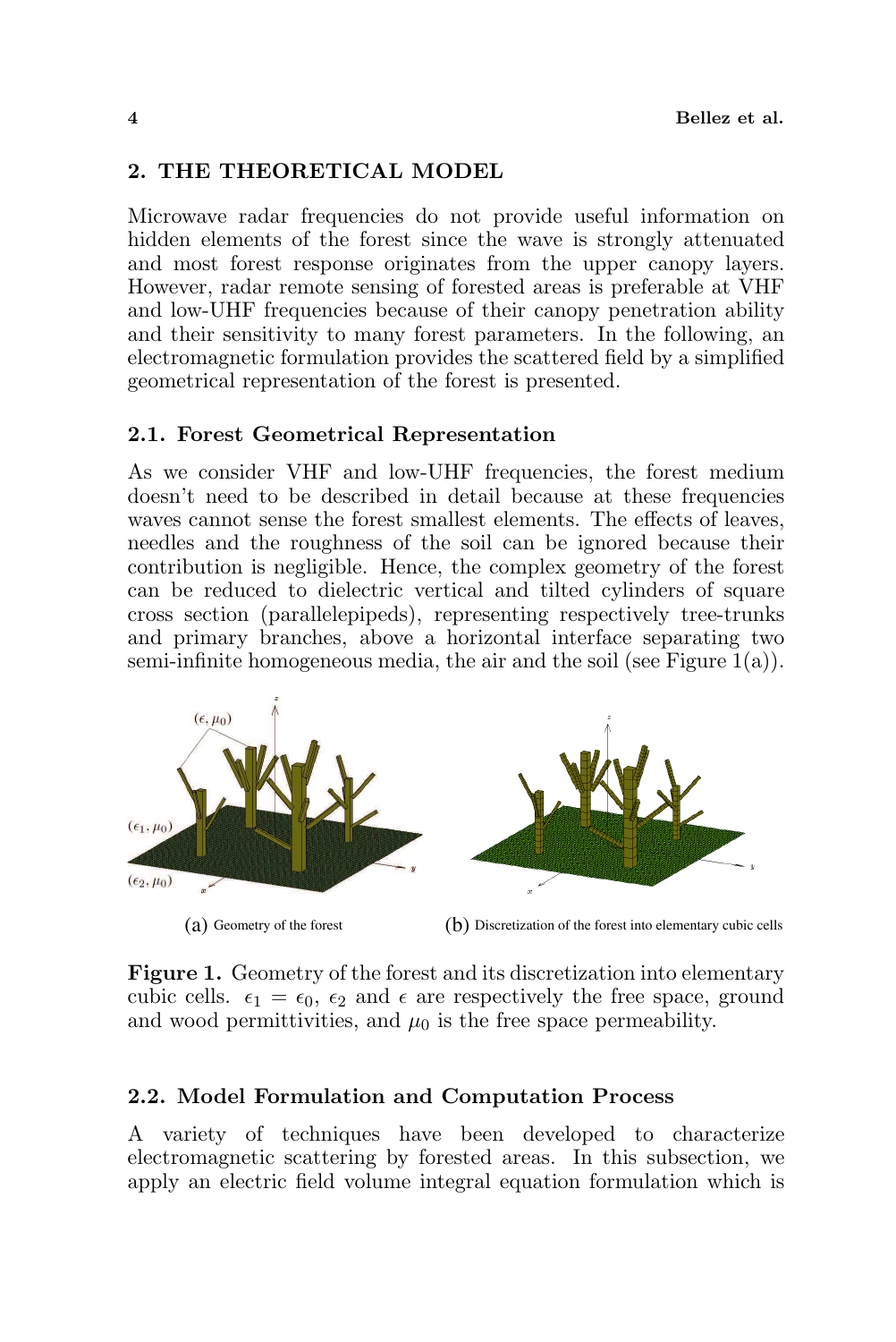derived from Maxwell's equations. This formulation is well suited to solve scattering problems of inhomogeneous bodies. The volume integral equation is discretized into a linear system of equations by using a MoM. It is then approximated by a matrix equation where unknowns are expressed in terms of internal field inside the trees. The tree-trunks and the main branches are divided into elementary cubic cells which are small enough so that the internal field is nearly uniform in each cell (see Figure 1(b)).

The volume integral equation formulation can also be interpreted to extract the three physical scattering mechanisms: the Simplebounce (Sb), the Double-bounce (Db), and the Triple-bounce scattering mechanism (Tb). Further details on these scattering mechanisms are reported in [20].

In general, the computation process of the scattered field by the forest can be decomposed into four steps. In the first step, we compute the incident field as well as the one reflected on the ground at the positions of cells discretizing the trees (those fields are computed in the air in absence of the trees). The ground is supposed to be a plane interface, so that the reflection is only in the specular direction. In the second step, we determine the internal field inside the trees, taking into account all interactions (with the use of the dyadic Green's function). The internal field inside the cells of the trees is separated into two parts: one part corresponding to the direct incident wave and the other represents the wave reflected on the ground. Therefore, in order to obtain the two parts of the internal field, we have to solve the two following integral equations (with a MoM method) by considering observation points inside the trees  $\bar{\mathbf{r}} \in \Omega$ :

$$
\mathbf{\bar{E}}_{1}^{\mathrm{t}}\left(\mathbf{\bar{r}}\right)=\mathbf{\bar{E}}^{\mathrm{i}}\left(\mathbf{\bar{r}}\right)+\left(k_{0}^{2}+\nabla\nabla.\right)\int_{\Omega}\chi\left(\mathbf{\bar{r}}^{\prime}\right)\mathbf{\underline{G}}\left(\mathbf{\bar{r}},\mathbf{\bar{r}}^{\prime}\right)\mathbf{\bar{E}}_{1}^{\mathrm{t}}\left(\mathbf{\bar{r}}^{\prime}\right)\mathrm{d}\mathbf{\bar{r}}^{\prime}\qquad(1)
$$

$$
\mathbf{\bar{E}}_{2}^{t}(\mathbf{\bar{r}}) = \mathbf{\bar{E}}^{r}(\mathbf{\bar{r}}) + (k_{0}^{2} + \nabla\nabla.) \int_{\Omega} \chi(\mathbf{\bar{r}}') \mathbf{\underline{G}}(\mathbf{\bar{r}}, \mathbf{\bar{r}}') \mathbf{\bar{E}}_{2}^{t}(\mathbf{\bar{r}}') d\mathbf{\bar{r}}' \quad (2)
$$

where

- $\bar{\mathbf{E}}^{\text{i}}(\bar{\mathbf{r}})$ : incident electric field
- $\mathbf{\bar{E}}^{r}(\mathbf{\bar{r}})$ : reflected electric field on the ground
- $\bullet \; \bar{\mathbf{E}}^{\text{t}}_1(\bar{\mathbf{r}}')$  first part of the internal field induced by  $\bar{\mathbf{E}}^{\text{i}}(\bar{\mathbf{r}})$
- $\bullet \; \bar{\mathbf{E}}^{\text{t}}_2(\bar{\mathbf{r}}')$  second part of the internal field induced by  $\bar{\mathbf{E}}^{\text{r}}(\bar{\mathbf{r}})$
- $\mathbf{G}(\bar{\mathbf{r}}, \bar{\mathbf{r}}')$ : dyadic Green's function of two layered media
- $\bullet~~ \chi(\overline{\bf r}')=\frac{\epsilon(\overline{\bf r})-\epsilon_0}{ }$  $\frac{\epsilon_0}{\epsilon_0}$ : permittivity contrast
- $\Omega$ : domain occupied by the trees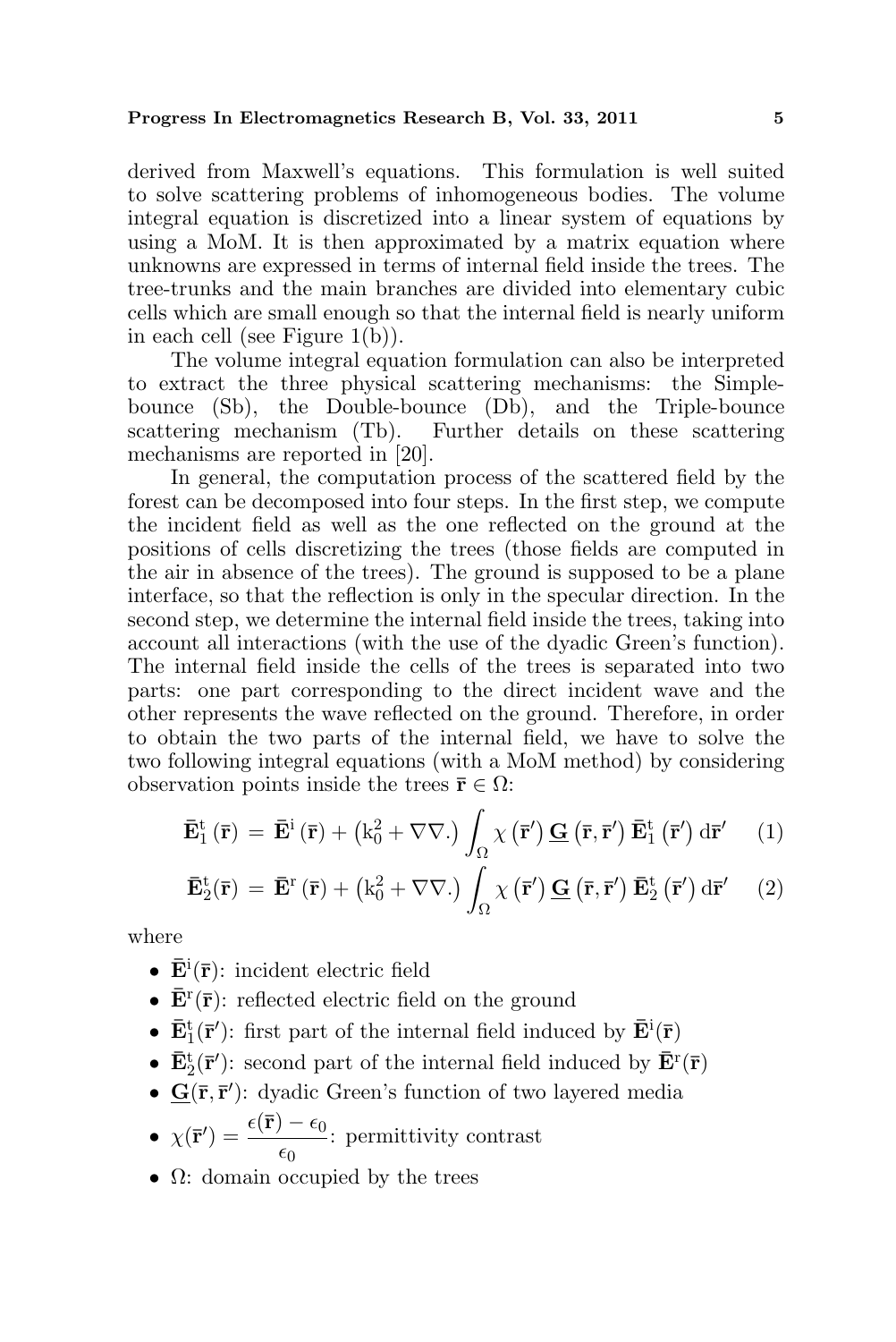•  $k_0$ : free space wavenumber

In the third step, we compute the contributions of the various scattering mechanisms. It should be noticed that the dyadic Green's function is the sum of two parts. The first part is the free space Green's function,  $\underline{G}^{s}(\overline{r}, \overline{r}')$ , and the second corresponds to the contribution of the ground called the regular part of the Green's function,  ${\bf G}^{\rm r}(\bar{{\bf r}},\bar{{\bf r}}')$ . It is therefore possible to determine the scattered field relied to each scattering mechanism by means of the following equations:

$$
\bar{\mathbf{E}}_{\mathrm{Sb}}^{\mathrm{s}}(\bar{\mathbf{r}}) = (k_0^2 + \nabla \nabla \cdot) \int_{\Omega} \chi(\bar{\mathbf{r}}') \underline{\mathbf{G}}^{\mathrm{s}}(\bar{\mathbf{r}}, \bar{\mathbf{r}}') \bar{\mathbf{E}}_1^{\mathrm{t}}(\bar{\mathbf{r}}') d\bar{\mathbf{r}}'
$$
(3)

$$
\mathbf{\bar{E}}_{\mathrm{Db1}}^{\mathrm{s}}(\mathbf{\bar{r}}) = (k_0^2 + \nabla \nabla.) \int_{\Omega} \chi(\mathbf{\bar{r}}') \mathbf{\underline{G}}^{\mathrm{s}}(\mathbf{\bar{r}}, \mathbf{\bar{r}}') \mathbf{\bar{E}}_2^{\mathrm{t}}(\mathbf{\bar{r}}') d\mathbf{\bar{r}}'
$$
(4)

$$
\mathbf{\bar{E}}_{\rm Db2}^{\rm s}(\mathbf{\bar{r}}) = \left(k_0^2 + \nabla\nabla.\right) \int_{\Omega} \chi\left(\mathbf{\bar{r}}'\right) \mathbf{\underline{G}}^{\rm r}\left(\mathbf{\bar{r}}, \mathbf{\bar{r}}'\right) \mathbf{\bar{E}}_1^{\rm t}(\mathbf{\bar{r}}') d\mathbf{\bar{r}}' \tag{5}
$$

$$
\mathbf{\bar{E}}_{\rm Tb}^{\rm s}(\mathbf{\bar{r}}) = (k_0^2 + \nabla \nabla.) \int_{\Omega} \chi(\mathbf{\bar{r}}') \mathbf{\underline{G}}^{\rm r}(\mathbf{\bar{r}}, \mathbf{\bar{r}}') \mathbf{\bar{E}}_2^{\rm t}(\mathbf{\bar{r}}') d\mathbf{\bar{r}}' \tag{6}
$$

The coherent sum of Db1 and Db2 contributions gives the Db scattering mechanism:

$$
\mathbf{\bar{E}}_{\mathrm{Db}}^{\mathrm{s}}(\mathbf{\bar{r}}) = \mathbf{\bar{E}}_{\mathrm{Db1}}^{\mathrm{s}}(\mathbf{\bar{r}}) + \mathbf{\bar{E}}_{\mathrm{Db2}}^{\mathrm{s}}(\mathbf{\bar{r}})
$$
\n(7)

It is also important to note that the regular part of the Green's function is obtained by using the Leading-Order Approximation reported in [21]. This approximation reduces the computation time and is valid in our case given that we calculate the scattered fields in the far field zone. Conversely, in the calculation of the internal field, this part is computed using a 2-D Fast Fourier transform algorithm to consider the near field interactions.

In the last step, we need to sum the scattering mechanisms coherently in order to obtain the scattered field by the illuminated area of the forest at any observation point above the soil.

$$
\mathbf{\bar{E}}^s(\mathbf{\bar{r}}) = \mathbf{\bar{E}}^s_{\mathrm{Sb}}(\mathbf{\bar{r}}) + \mathbf{\bar{E}}^s_{\mathrm{Db}}(\mathbf{\bar{r}}) + \mathbf{\bar{E}}^s_{\mathrm{Tb}}(\mathbf{\bar{r}})
$$
(8)

Thus, it is possible to analyze the relative contribution of each scattering mechanism to the scattered field as in [3].

### 3. THE INDOOR SCALED-MODEL MEASUREMENTS

Since environmental conditions and experimental uncertainties may dramatically influence the scattering as well as the forest electromagnetic properties change during the year, the underlying idea was to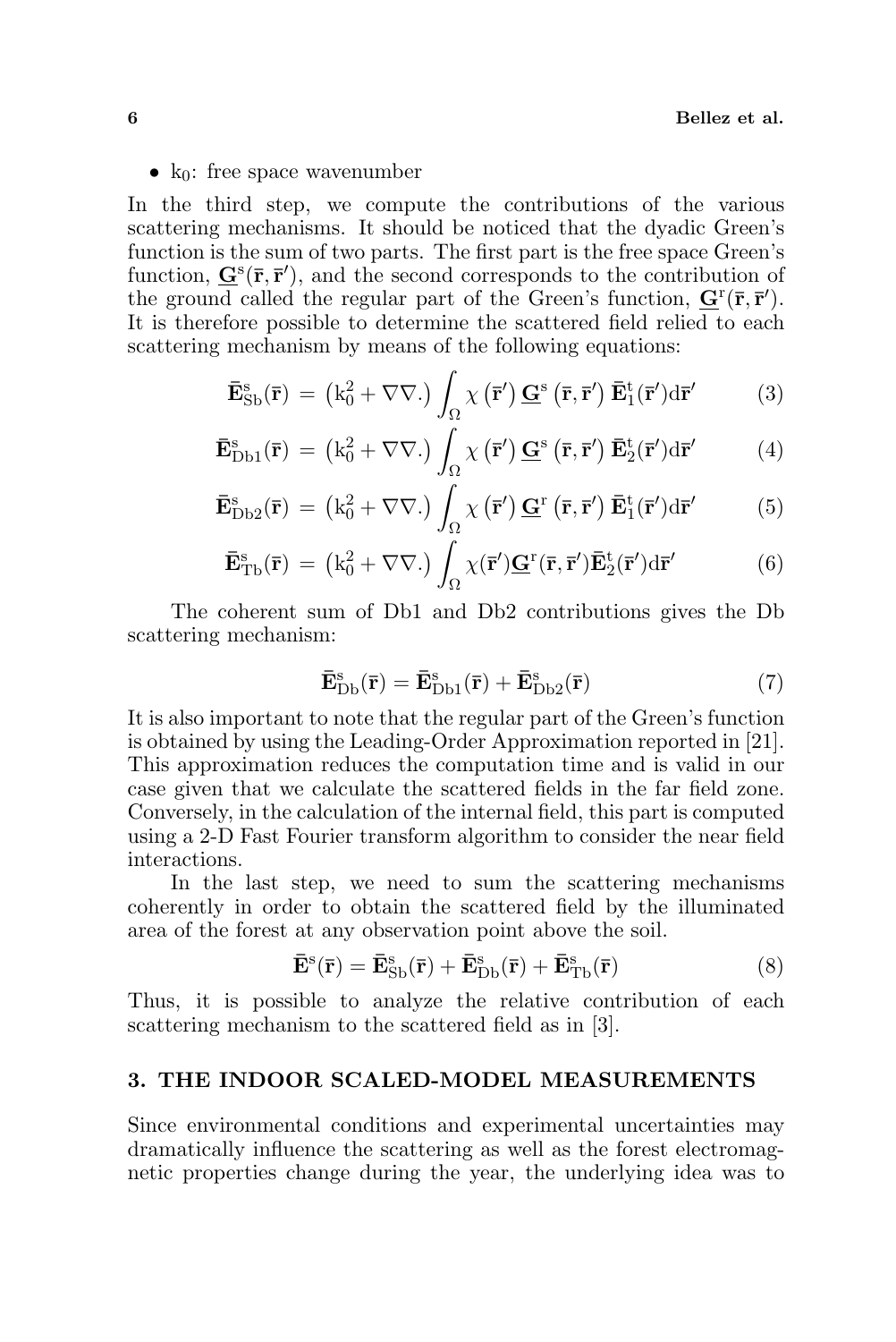

Figure 2. Photo of the measurement.

carry out bistatic scaled-model measurements in an anechoic chamber. Their aim was to validate our scattering model in well controlled conditions.

All experiments have been conducted in the anechoic chamber of CCRM in Marseille, France. The dimensions of the anechoic chamber are equal to  $14 \times 6.5 \times 6.5$  m<sup>3</sup>. The bistatic measurement setup consists of two antennas, a transmitter and a receiver, placed on an semi-circular vertical arch and a rotating arm, a network analyzer, synthesizers and external mixers. Furthermore, a vector network analyzer (Agilent HP 8510), which was used in a multiple sources configuration with two synthesizers and two external mixers (the measured noise floor level is about −100 dB and the dynamic range is equal to 89 dB) is used to mesure the amplitude and the phase of the electric fields. In this study, we use two types of transmitting antennas: a parabolic one (Hyptra NE5256) which operates in C-band (4–8 GHz) and a horn antenna that operates in X-band  $(8-12 \text{ GHz})$ . The receiving antenna is a wide band ridged horn antenna (ARA DRG-118) with a frequency range of 1 to 18 GHz.

To perform measurements of the scattered fields by the scale models of the forest, we began by attaching the aluminum circular plate that models the forest ground on the ceiling of the anechoic chamber by metallic cables (see Figure 2). The plate is thus placed in a horizontal plane and such as its center coincides with setup center. Besides, the plate is surrounded by absorbing material to reduce edge effects.

#### 3.1. The Geometric Configurations of Antennas

In our study, we consider two different geometric configurations of antennas representing two special cases of bistatism. The first case is an azimuthal bistatic configuration where the transmitting antenna is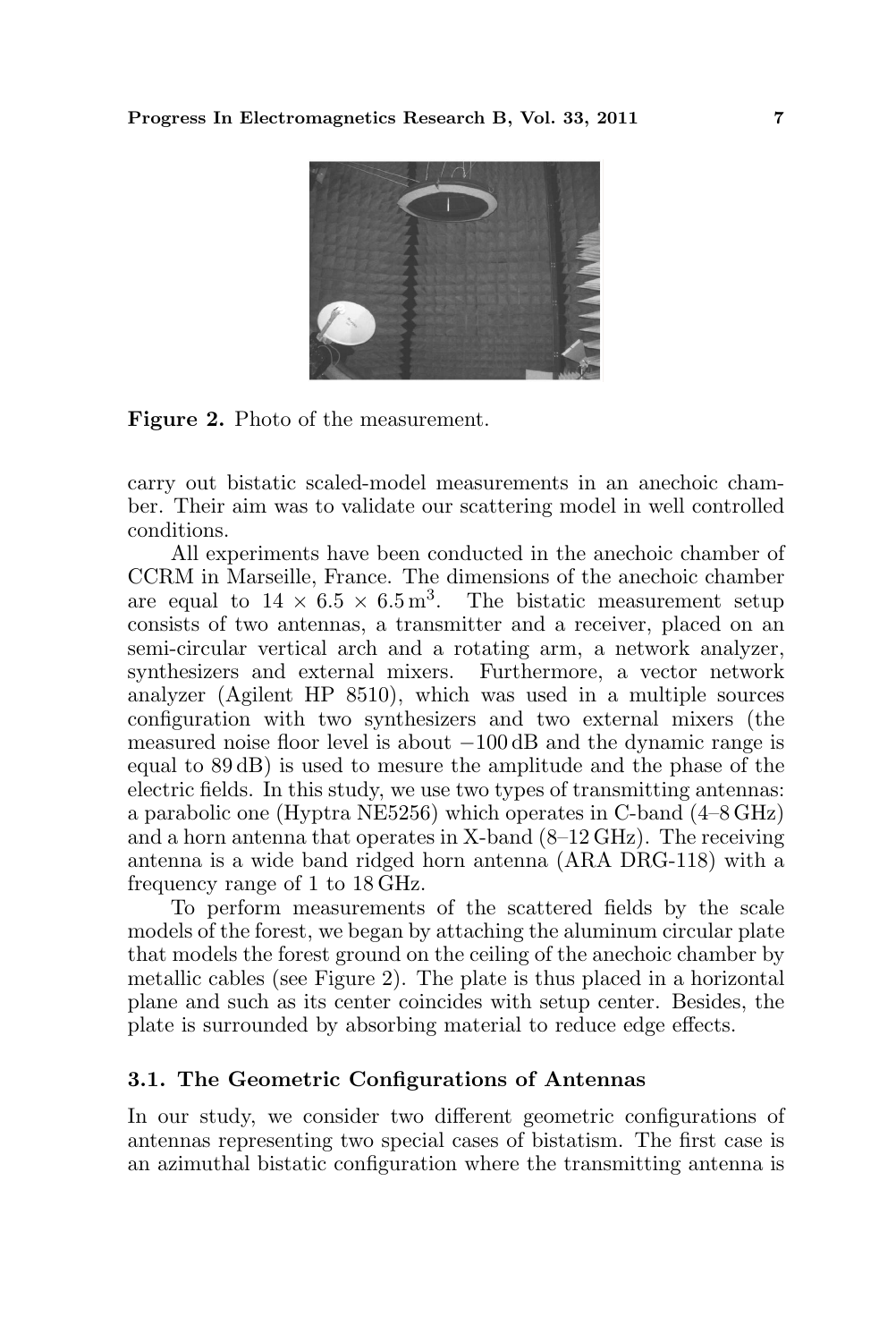

Figure 3. Schematic of the measurement.

fixed on the vertical arch at the position corresponding to the incidence angles  $(\theta_i = 40^{\circ}, \phi_i = 0^{\circ}).$  The receiving antenna is placed on an arm such as the zenithal reception angle  $\ddot{\theta_s} = 40^\circ$ . The arm can be rotated in azimuth around the vertical (z-axis). For this configuration, the electric fields are measured at 131 points describing a circular path with a radius of  $2m$  (movement of the arm) corresponding to azimuthal reception angles,  $\phi_s$ , from 50° to 310<sup>°</sup> with an angular step of 2◦ . The other azimuthal reception angles are not investigated because of physical dimensions of the arch. The azimuthal bistatic configuration is shown schematically in Figure  $3(a)$ . In the second case which represents the zenithal bistatic configuration, the transmitter is moved on the semi-circular arch in the  $xOz$ -plane  $(\phi_i = 0^{\circ})$  from  $\theta_i = 15^\circ$  to  $\theta_i = 85^\circ$  with an angular step of 1° (71 incidence positions). In this case, the receiver is fixed on the arm with a zenithal reception angle  $\theta_s = 40^\circ$ , in the half-plane  $\phi_s = 180^\circ$ . Therefore, incidence and reception planes are merged. The setup is shown schematically in Figure 3(b). In this configuration, simulations are done considering the reciprocity theorem (reversing source and receiver roles). The equivalent configuration considers a transmitting antenna fixed on the arm as  $\theta_i = 40^\circ$  and  $\phi_i = 180^\circ$  and a receiver moving on the arch  $(\phi_s = 0^{\circ})$  from  $\theta_s = 15^{\circ}$  to  $\theta_s = 85^{\circ}$  with an angular step of 1°.

### 3.2. Description of the Forest Scale Models

The forest scale models are made of an aluminium circular plate and targets composed of vertical and/or tilted dielectric parallelepipeds. The targets under study have been chosen to be representative of treetrunks and main branches at VHF frequencies. They have been glued manually on a circular plate of diameter equal to 90 cm. The plate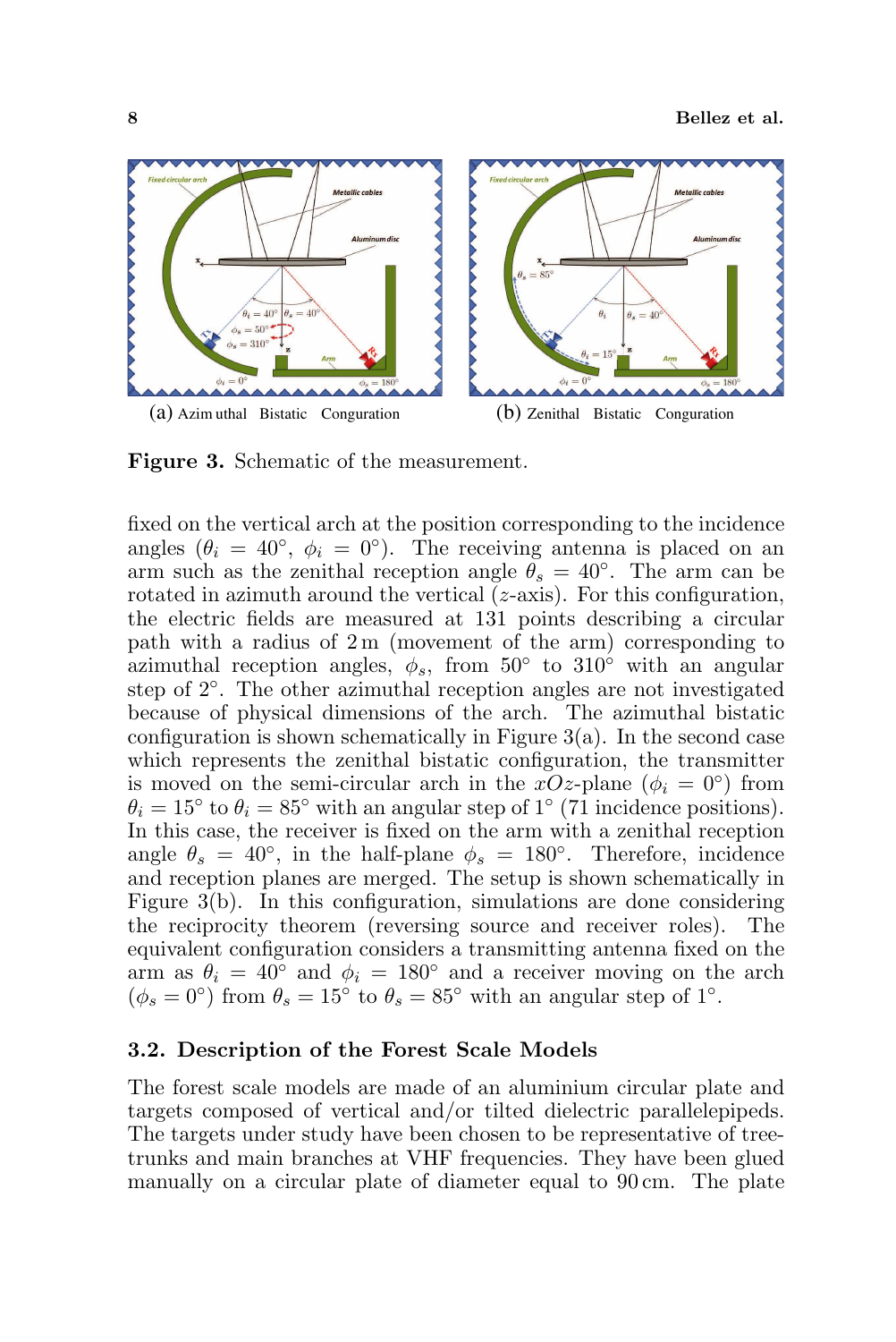was chosen so that all interactions between the target and the plate are taken into account. The plate is maintained to the ceiling of the anechoic chamber by using metallic cables in order to obtain a zenithal reception angle  $\theta_s$  equal to 40°.

| Parameter                                 | Scaled case          | Real case            |
|-------------------------------------------|----------------------|----------------------|
| Trunk's height                            | $7.5 \text{ cm}$     | 3 <sub>m</sub>       |
| Trunk's side length                       | $0.75 \,\mathrm{cm}$ | $30 \,\mathrm{cm}$   |
| Branch's height                           | $2.5 \,\mathrm{cm}$  | 1 <sub>m</sub>       |
| Branch's side length                      | $0.5 \,\mathrm{cm}$  | $20 \,\mathrm{cm}$   |
| Permittivity                              | $9 + 0.001 \times j$ | $9 + 0.001 \times j$ |
| Distance from plate<br>center to receiver | 2m                   | $80\,\mathrm{m}$     |
| Frequency band                            | $4-12$ GHz           | 100-300 MHz          |
| Frequency step                            | $200\,\mathrm{MHz}$  | $5\,\mathrm{MHz}$    |

Table 1. Parameters in real and scaled cases.

Table 1 shows the parameters of tree-trunks and branches as well as the investigated frequency band for both real and scaled cases. In this work, we investigate three targets as illustrated in Figure 4.



Figure 4. Targets configuration.

Target 1 is a single vertical scaled tree-trunk located at the center of the plate and target 2 represents one scaled tree made of one vertical trunk and 8 horizontally tilted branches. The branches are regularly distributed in azimuth and are located at 4.75 and 6.75 cm from the plate. Finally, target 3 is composed of 4 vertical scaled tree-trunks. The distance between each trunk and the plate center is equal to 2.5 cm.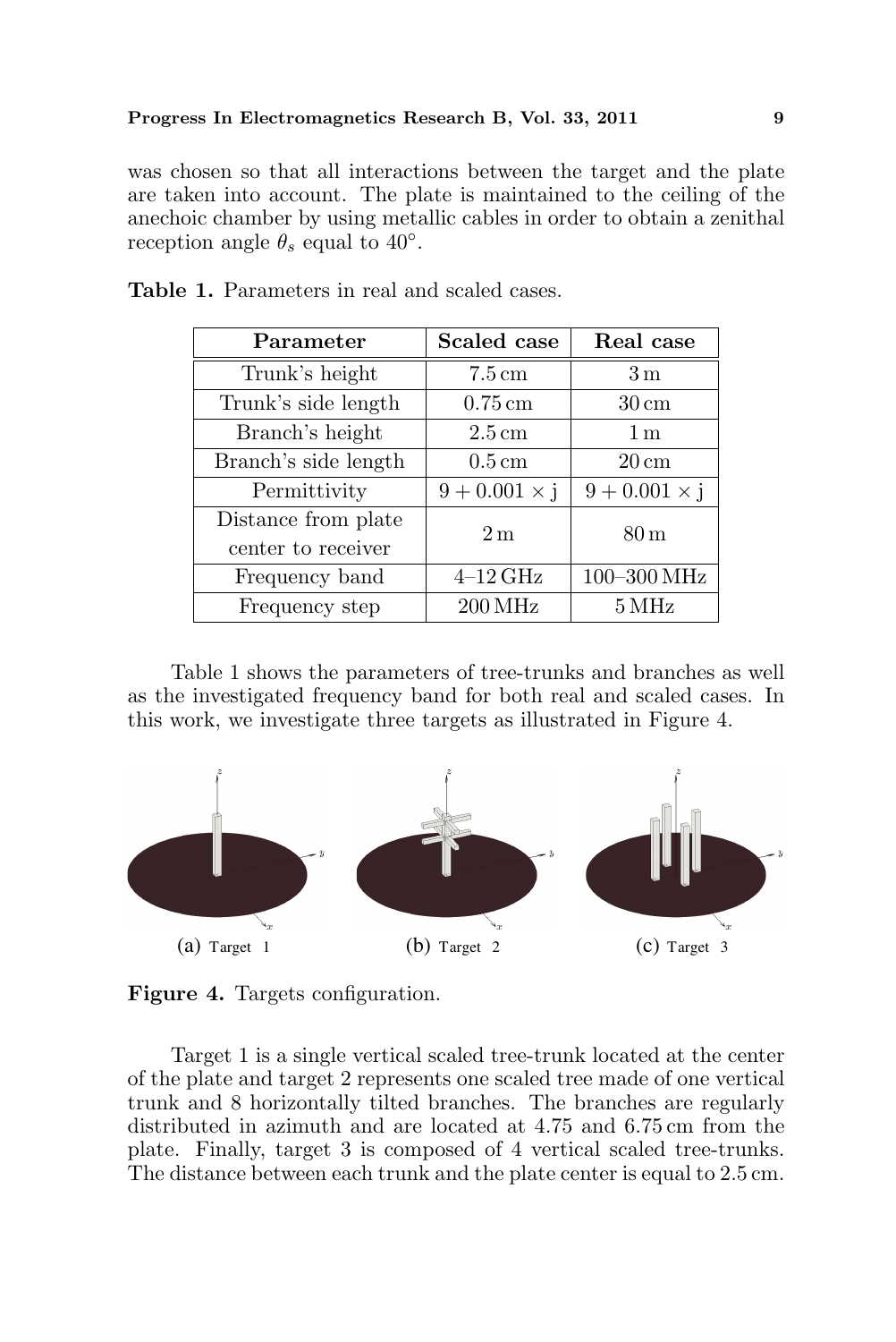#### 3.3. Measurement Steps and Calibration Procedure

In order to determine the field scattered by each target, we have performed two measurements: first, a measurement of the total field (the field in the presence of the targets on the circular plate) and second a measurement of the reference field (the field measured without any target on the circular plate). The reference field is then coherently subtracted from the total field to obtain the scattered field. It is important to underline that during positioning of the targets, the plate can be involuntarily slightly tilted. Hence, we have chosen to measure the total field before the reference field in order to minimise measurement errors due to the moving of the plate.

In addition, the reference and total field measurements are not performed at the same time and they require up to several hours. During this time, drift phenomenons due to time as temperature are occurring. The drift correction presented in [22] was applied to scattered electric field to increase the measurement accuracy.

To reference the module and phase of the experimental scattered field, a calibration using a reference target was applied [23]. The theoretical scattered field of the reference target must be accurately known. Several canonical shapes, including metal disks and rectangular plates, have scattered fields known with a high degree of accuracy in the specular direction [3]. We have chosen a dielectric cube of dimensions equal to  $40 \times 40 \times 40$  mm<sup>3</sup> and relative permittivity 2.35 which is positioned at the center of the plate. This calibration procedure provides a complex coefficient for each frequency,  $C_f$ , to minimize the difference between the theoretical and experimental scattered fields of the dielectric cube. In our case, this coefficient normalizes the amplitude of the incident field to the unity  $(1 V/m)$ and its phase to zero at the center of the plate. This procedure is essential to compare qualitatively measurement results with those of the simulation.

We have chosen the azimuthal bistatic configuration and the HH-polarisation to compute the calibration coefficient by using the following formula:

$$
C_f = \frac{\sum_{\phi_s} \bar{\mathbf{E}}_{sim}^{\rm s} \text{ conj}(\bar{\mathbf{E}}_{meas}^{\rm s})}{\sum_{\phi_s} |\bar{\mathbf{E}}_{meas}^{\rm s}|^2}
$$
(9)

where  $\mathrm{conj}(\bar{\mathbf{E}}^{\mathrm{s}}_{\mathrm{meas}})$  is the conjugate of the measured scattered field by the cube,  $\mathbf{\tilde{E}}_{meas}$ , and  $\mathbf{\bar{E}}_{sim}$  is the theoretical scattered field by the cube.

Finally, we multiply the calibration coefficient by the measured scattered fields of the proposed targets to obtain the calibrated data.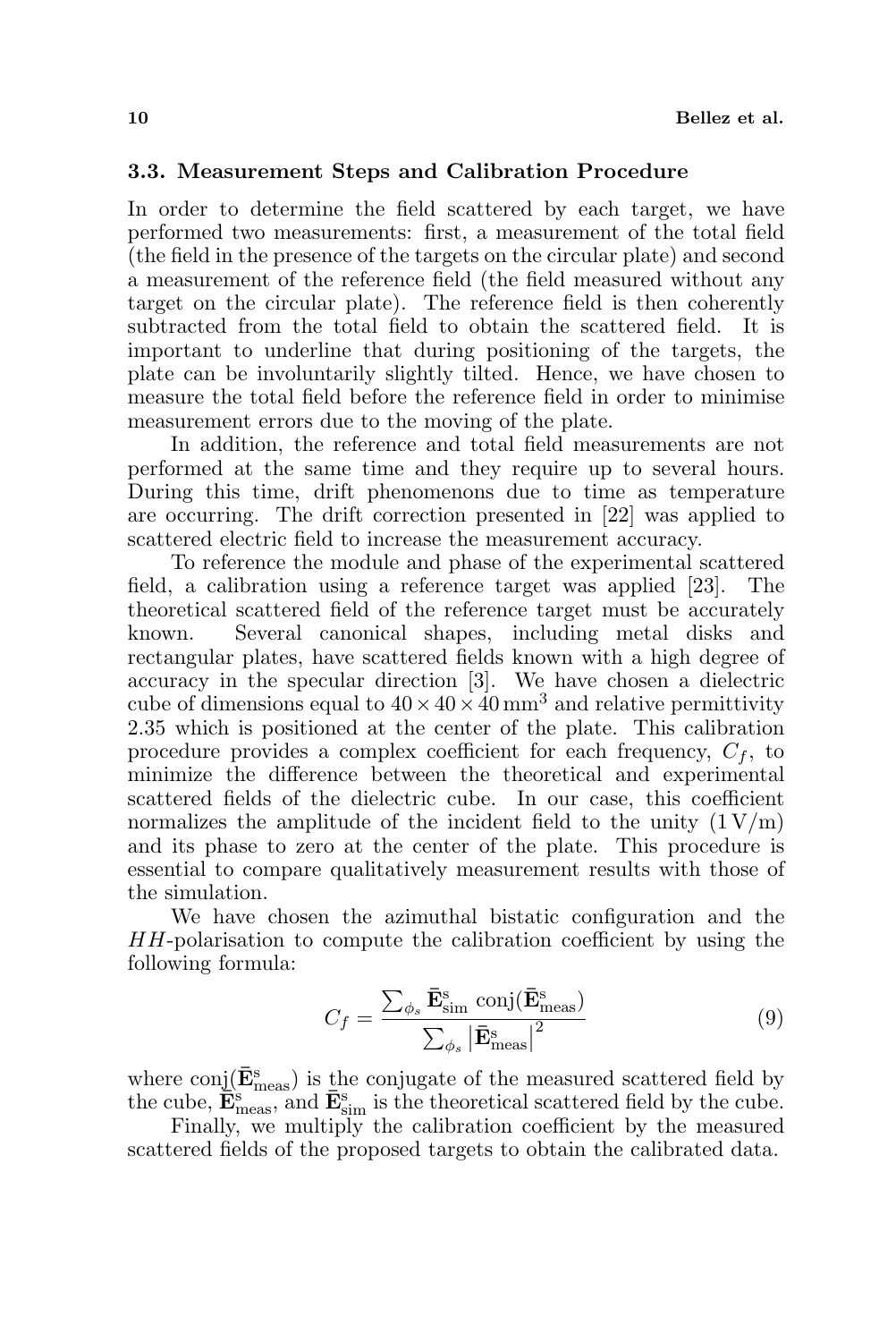### 4. THEORETICAL AND EXPERIMENTAL RESULTS

This section is composed of two subsections. In the first subsection, experimental and theoretical fields scattered by the targets, illustrated in Figure 4, are presented and compared. Two important bistatic geometric configurations with a special attention to the specular direction are considered: an azimuthal and a zenithal bistatic configurations. Only  $VV$ - and  $HH$ -polarized scattered fields have been measured. The second subsection focuses on the contribution of the scattering mechanisms to the full-polarized scattered field by target 3 for both azimuthal and zenithal bistatic configurations.

## 4.1. Numerical Simulations Compared with Experimental Data

In Figure 5, the experimental and theoretical fields scattered by the target 1 are plotted with respect to the azimuthal reception angle  $\phi_s$ .



Figure 5. Variation of experimental and theoretical scattered fields by target 1 at  $f = 4.2$  GHz with respect to azimuthal reception angle  $\phi_s$  for HH-polarization.

The theoretical and experimental scattered fields are in good agreement (magnitude and phase). The maximum of the theoretical scattered field is obtained in the specular direction  $(\theta_s = \theta_i$  $40^\circ$ ,  $\phi_s = 180^\circ$ ). Small oscillations probably due to saturation can be observed near the specular scattering direction that are not present in the computed results. These fluctuations appear in particular for lower magnitude levels of the scattered field which are more sensitive to noise. By analyzing the azimuthal geometric configuration and the target symmetry, a symmetry of the field scattered by the target 1 about the azimuthal reception angle  $\phi_s = 180^\circ$  is expected. This symmetry is not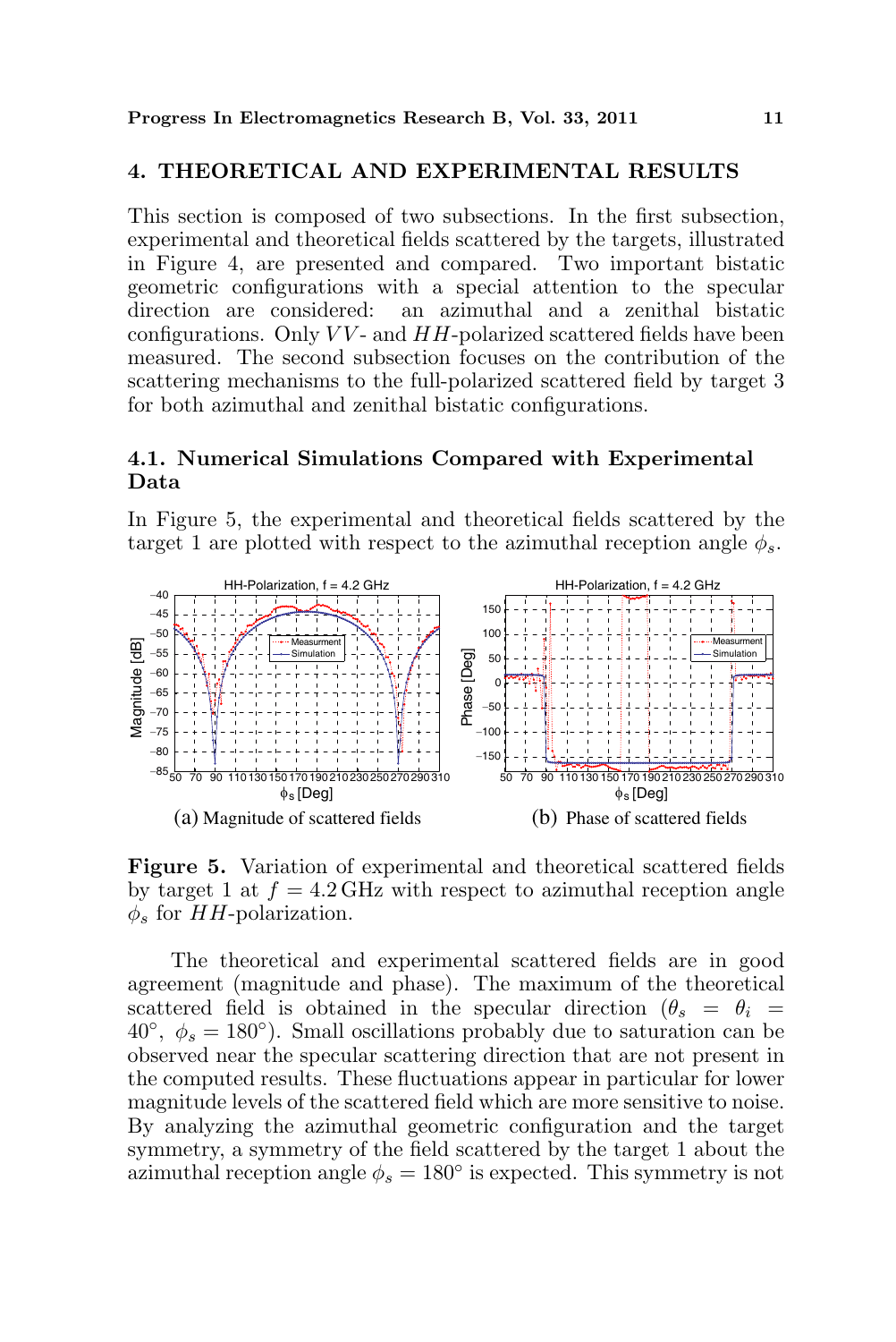perfect for the experimental scattered field, in particular for the lower magnitude levels which are more sensitive to noise. The dissymmetry can be due to many factors as target position error, target orientation error, receiver position error, plate misalignment.

In Figure 6, we present the magnitude of theoretical and experimental fields scattered by the target 1 versus the zenithal reception angle  $\theta_s$  for VV-polarization at  $f = 8.8$  GHz and HHpolarization at  $f = 5.2$  GHz.



Figure 6. Magnitude of experimental and theoretical scattered fields by target 1 with respect to zenithal reception angle  $\theta_s$ .

In this case of zenithal geometric configuration, a good agreement between simulations and measurements is obtained for both the  $VV$ and HH-polarizations. Simulated results indicate that highest levels are collected in the specular direction  $(\theta_s = \theta_i = 40^\circ, \phi_s = 180^\circ)$ . We can also observe angular shifts between theoretical and experimental plots for  $VV$ - and  $HH$ -polarizations.

We turn now to study the bistatic scattering by a more complicate target representing one scaled tree composed of one vertical tree-trunk and eight horizontally tilted branches. We are interested here in the azimuthal geometric configuration. Thus, we show in Figure 7 the magnitude as well as the phase of HH-polarized theoretical and experimental scattered fields by target 2 at  $f = 9.8$  GHz versus the azimuthal reception angle  $\phi_s$ .

On most observation points, Figure 7 shows that we obtained a good agreement between theoretical and experimental HH-polarized scattered fields. However, a difference in the magnitude of scattered fields is observed in the angular regions from  $110^{\circ}$  to  $130^{\circ}$  and from  $230^{\circ}$ to 250◦ . In fact, given the complexity of target 2, additional errors, due to the imperfections of the target, can disrupt the measurement. This may introduce the asymmetry on the experimental scattered field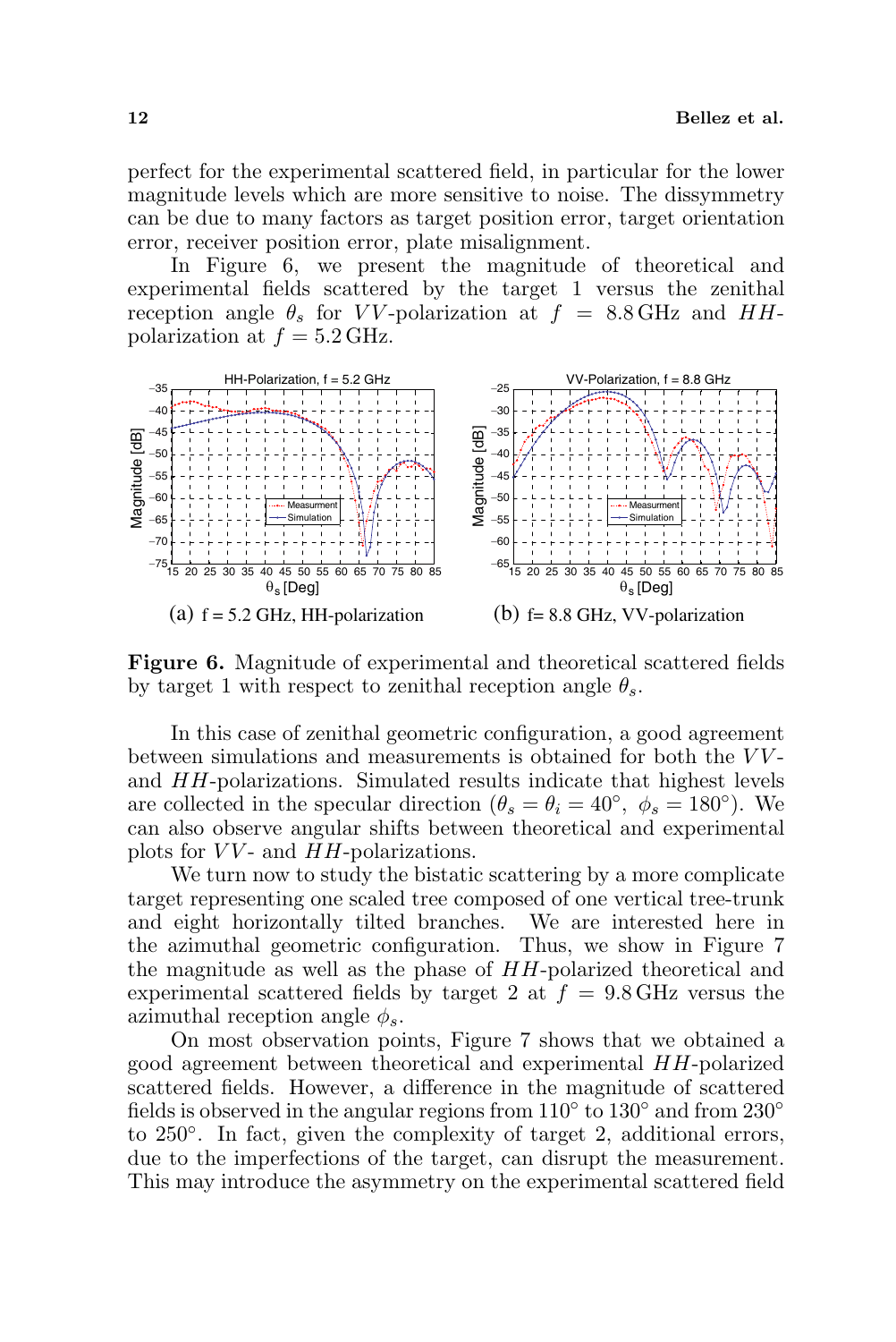

Figure 7. Variation of experimental and theoretical HH-polarized scattered fields by target 2 at  $f = 9.8$  GHz with respect to azimuthal reception angle  $\phi_s$ .



Figure 8. Variation of experimental and theoretical HH-polarized scattered fields by target 3 at  $f = 4.2$  GHz with respect to azimuthal reception angle  $\phi_s$ .

magnitude observed in Figure  $7(a)$ . The lower levels of the scattered fields being once more th most difficult to measure precisely.

Let's move now on to evaluate the bistatic scattering by the last target (target 3), including four vertical scaled tree-trunks.

We firstly show, in Figure 8, the variation of the  $HH$ -polarized experimental and theoretical scattered fields by target 3 at  $f =$ 4.2 GHz versus azimuthal reception angle  $\phi_s$ . This figure indicates that the experimental data are in very good agreement with the simulated results. The maxima of HH-polarized theoretical and experimental scattered field are observed in the specular direction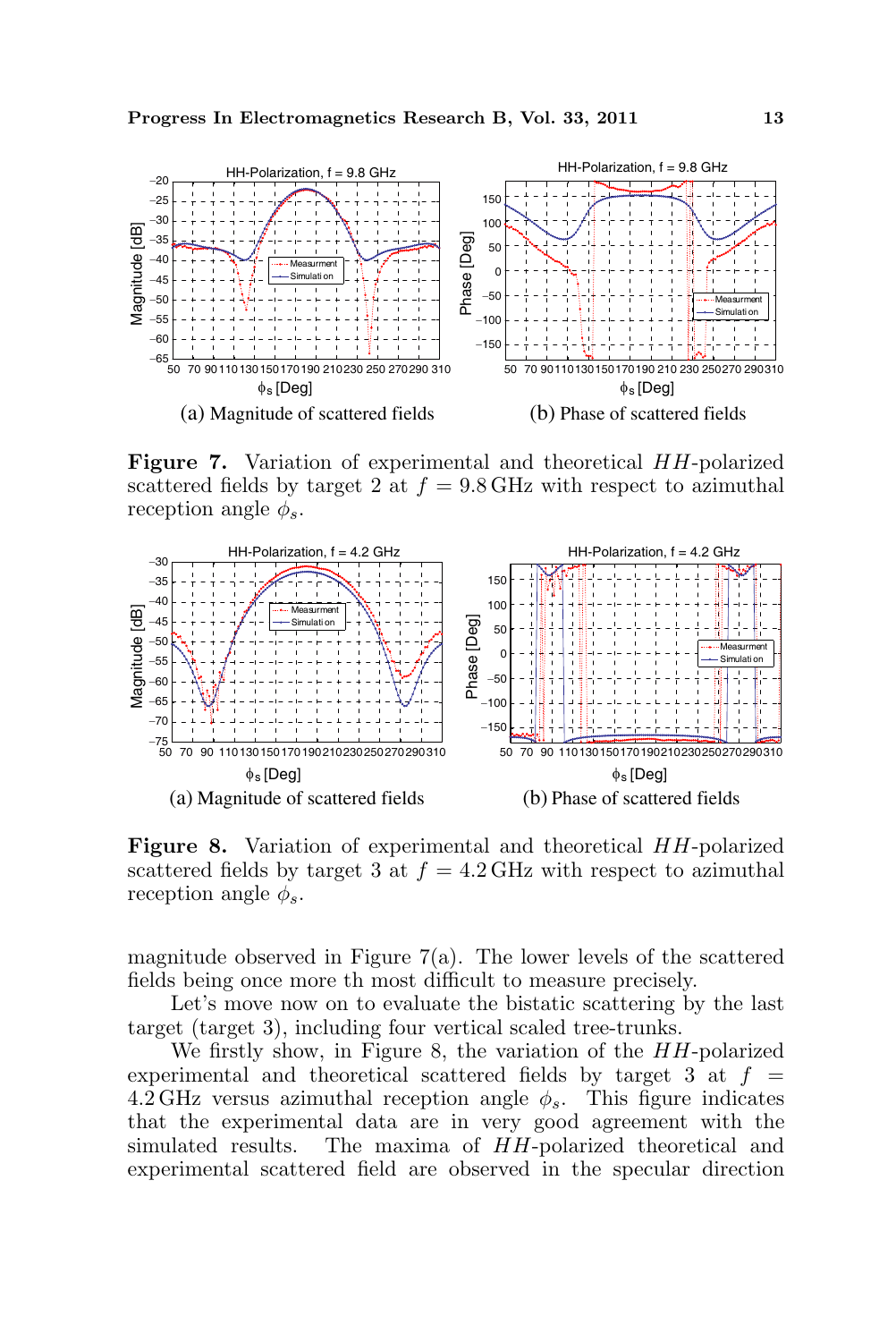$(\theta_s = \theta_i = 40^\circ, \phi_s = 180^\circ).$  Furthermore, we can see that, conversely to theoretical scattered fields, experimental scattered fields are asymmetric about the incidence plane.

After that, we compare experimental and theoretical HHpolarized scattered fields by the same target at  $f = 4.4$  GHz with respect to zenithal reception angle  $\theta_s$  (see Figure 9).



Figure 9. Variation of experimental and theoretical scattered fields by target 3 at  $f = 4.4$  GHz with respect to zenithal reception angle  $\theta_s$ for HH polarization.

For this target, we also obtain a good concordance between simulation and measurement. As it is seen in Figure  $9(a)$ , the maxima of the scattered fields are obtained in the specular direction  $(\theta_s = 40^{\circ})$ .

## 4.2. Analysis of the Contributions of Bistatic Scattering Mechanisms

In this subsection, we use the model introduced in Section 2 to evaluate the contribution of the scattering mechanisms to the scattered fields by target 3 at  $f = 4.2$  GHz. We consider both azimuthal and zenithal geometric configurations. In the case of the azimuthal geometric configuration, results are plotted for both co- and cross-polarizations.

In contrast, for the zenithal geometric configuration, only copolarizations results are represented, as cross-polarizations are null due to symmetry reasons. For this configuration, the incidence and the reception planes are the same representing a symmetry plane for the target 3. In Figure 10, we show the contribution of the scattering mechanisms to the fields scattered by target 3 for both co- and crosspolarizations. Figures  $10(a)$  and  $10(b)$  show that the Db is the most important scattering mechanism that contributes to the co-polarized scattered field for all azimuthal reception angles  $\phi_s$ . Moreover, the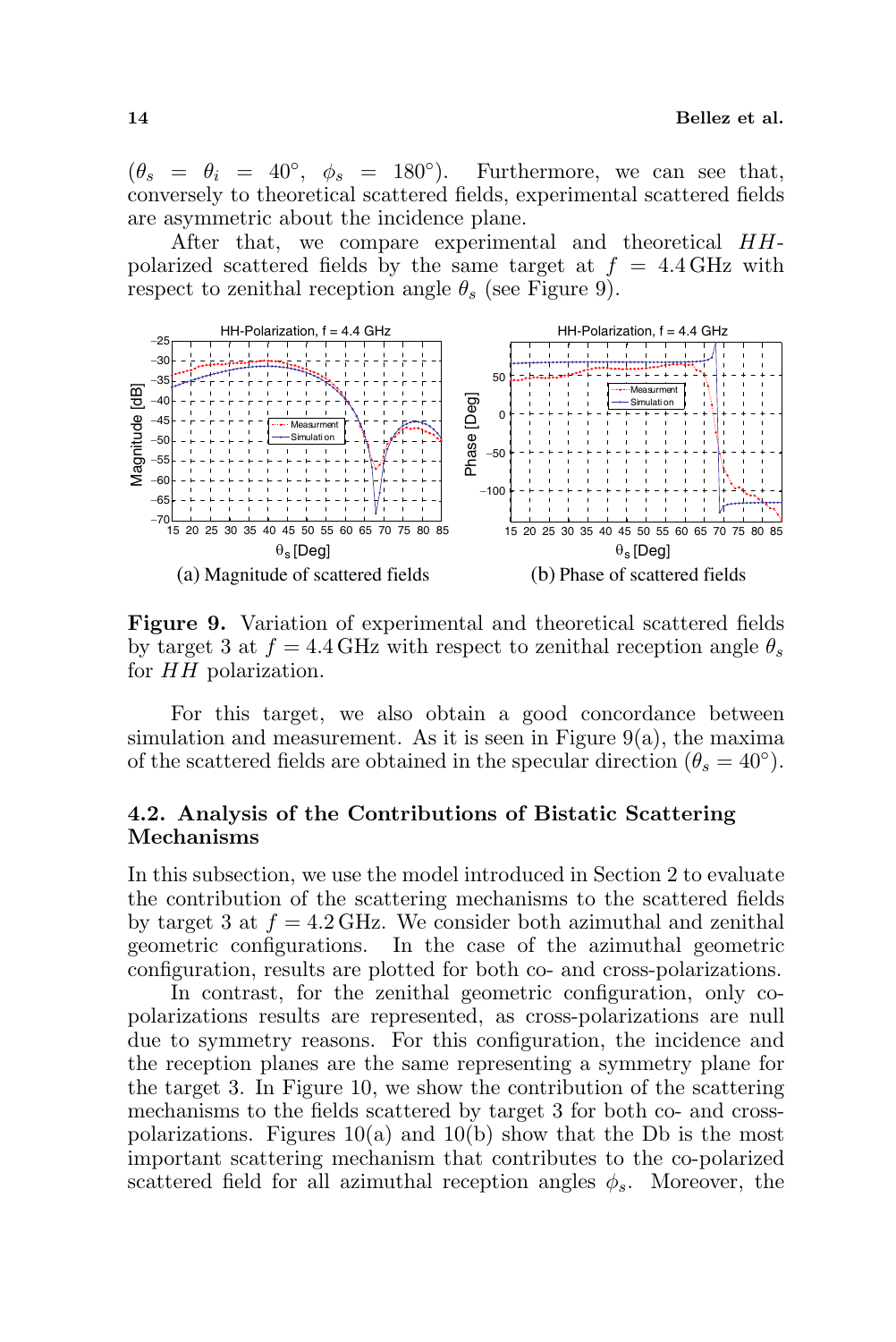

Figure 10. Contribution of the scattering mechanisms to the scattered field by target 3 versus the zenithal reception angle  $\phi_s$ .

contribution of other scattering mechanisms is low. It is important to note that, at specular direction, the VV-polarized scattered field level is greater than HH-polarized scattered field level. This can be explained by the vertical orientation of the scaled tree-trunks.

Figures 10(c) and 10(d), show that  $HV-$  and  $VH$ -polarized scattered fields are null in the specular direction (at  $\phi_s = 180^\circ$ ). In this direction, the incidence and the reception planes are merged and represent a target symmetry plane. We can also see that the cross-polarized scattered fields are mainly due to the Db scattering mechanism. Furthermore, these figures indicate that the behavior of Sb and Tb scattering mechanisms is not the same for  $HV-$  and  $VH$ polarizations. The contribution of the Tb scattering mechanism is negligible with respect to Db scattering mechanism. We note that the cross-polarization returns are not due to target geometry but to changes of the reception plane (bistatism).

With regard to the zenithal geometric configuration, Figure 11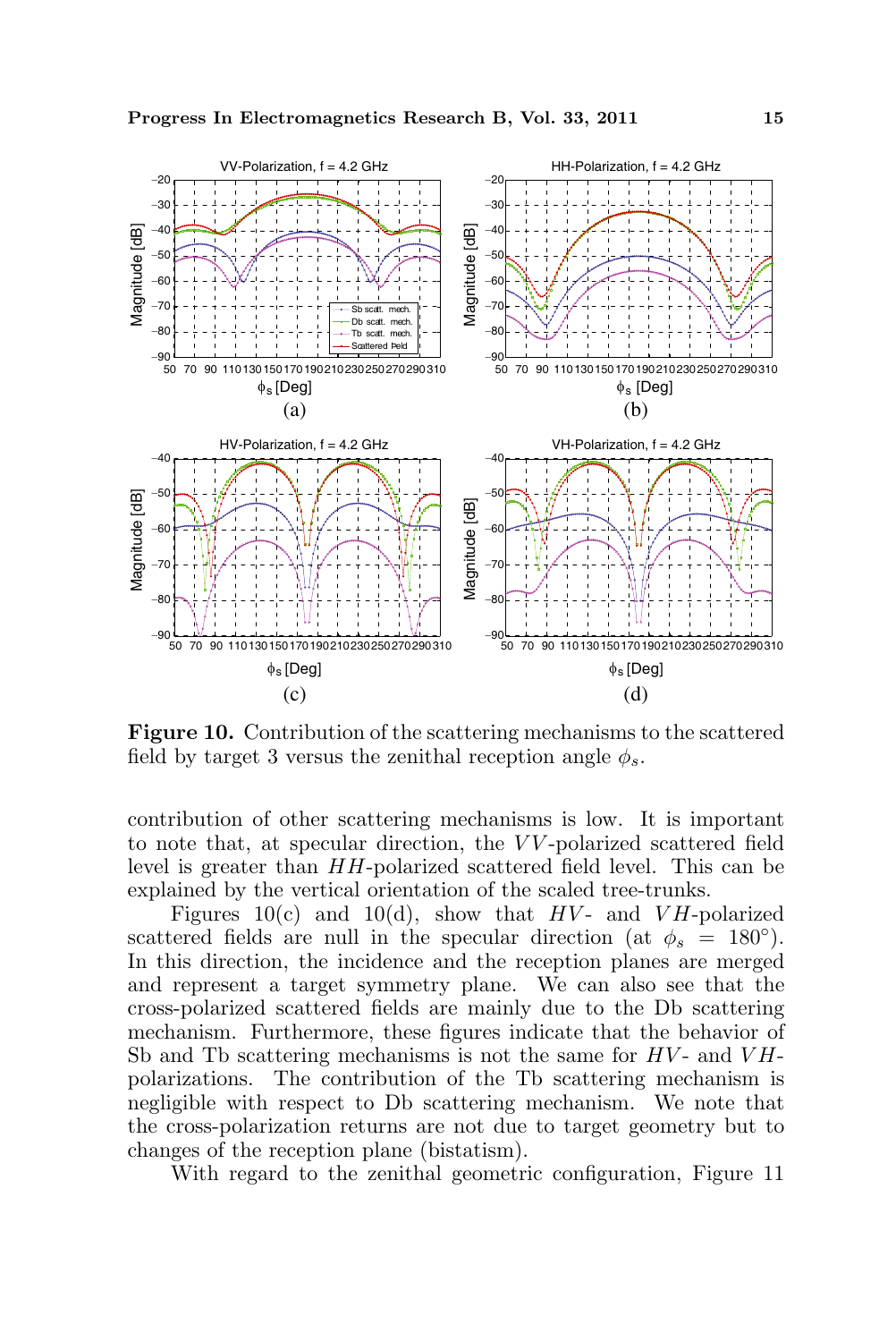

Figure 11. Contribution of the scattering mechanisms to the scattered field by target 3 versus the zenithal reception angle  $\theta_s$ .

shows the contribution of the scattering mechanisms to the scattered fields by target 3 for both  $VV$ - and  $HH$ -polarizations versus the zenithal reception angle  $\theta_s$ . As it can be seen, the Db is the dominant scattering mechanism for a wide range of zenithal reception angles  $\theta_s$ , except for when  $\theta_s \in [72^{\circ} - 77^{\circ}]$  (*HH*-polarization) and  $\theta_s \in [69^{\circ} - 76^{\circ}]$  $(VV\text{-polarization}).$ 

### 5. CONCLUSION

In this paper, a rigorous bistatic scattering model simulating the interaction of VHF and low-UHF electromagnetic waves with a simplified forest geometry is presented. It is based on an electric field integral equation formulation solved by using a Method of Moments. The model provides in addition to the scattered field, the contributions of the various scattering mechanisms at any observation point above the ground.

Using the anechoic chamber of CCRM, we have performed a set of scaled-model measurements in order to predict the bistatic scattering by forested areas at VHF frequencies. The forest scale models are made of an aluminum circular plate and targets composed of vertical and/or tilted dielectric parallelepipeds representing respectively the tree-trunks and the primary branches. Three targets with different degrees of complexity are studied. Both azimuthal and zenithal geometric configurations are employed to measure the co-polarized scattered fields.

Measurement data have been presented and confronted with numerical simulations. The obtained results are extremely encouraging. We have seen that theoretical and experimental scattered fields are in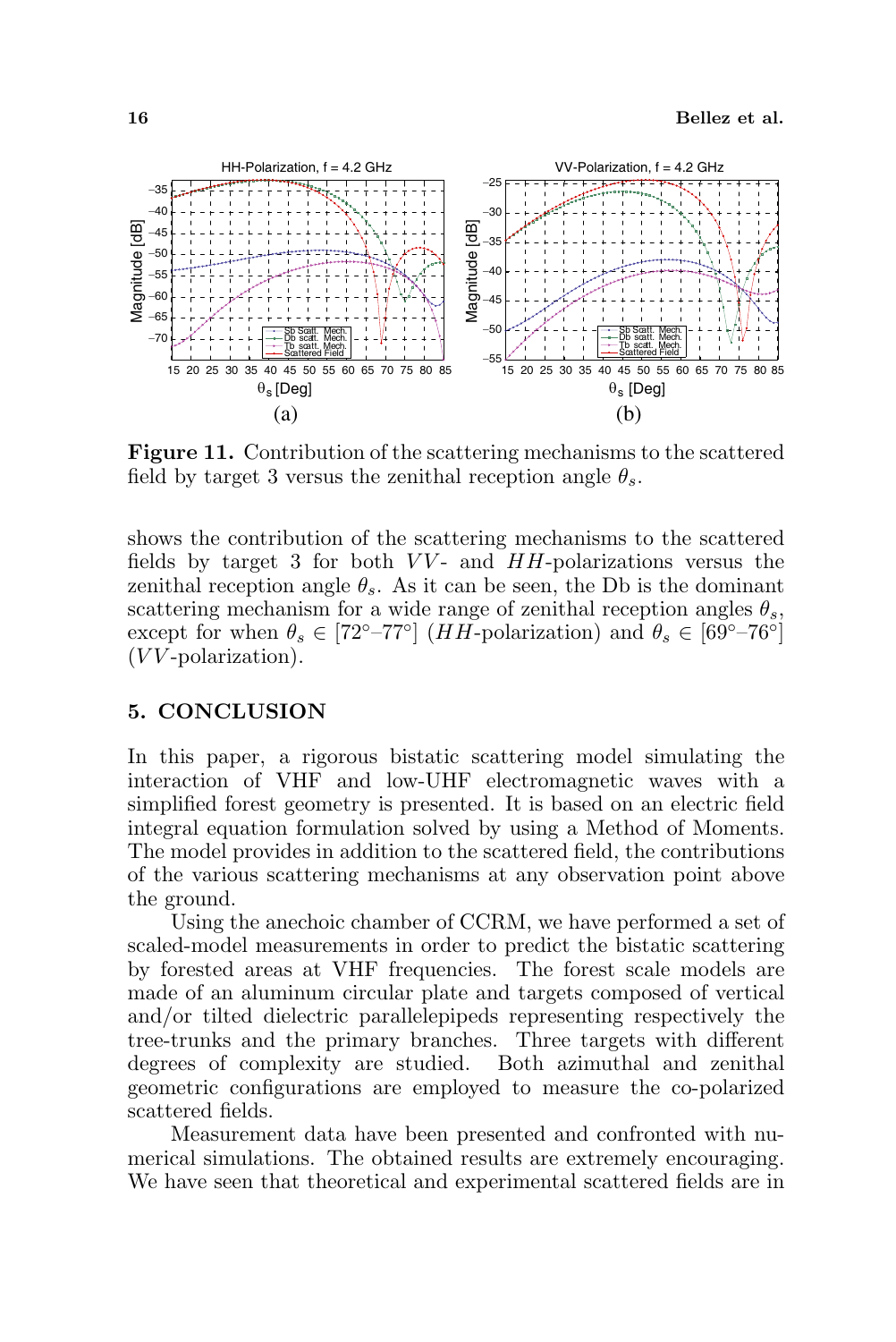good agreement for both the magnitude and phase. The analysis of the results allow us to conclude on problems related generally to the experiment that we are rather confident to be able to solve in the near feature. These problems are generally associated with the misalignment, positioning of targets and the circular plate instability. Measurement results allowed us to validate our theoretical model for both  $VV$ - and  $HH$ -polarizations. The obtained results can be used as a starting point for devising procedures for retrieval of forest parameters and interpreting bistatic SAR images.

We have also analyzed the contribution of the scattering mechanisms to the full-polarized scattered field. To summarize the findings of this study, we have seen that the contribution of the Db scattering mechanism is important compared to the other scattering mechanisms for both the co- and cross-polarizations.

Finally, as a guideline for future work, it is important to measure co- and cross-polarized scattered fields using over more complicated targets.

### **REFERENCES**

- 1. Krieger, G. and A. Moreira, "Multistatic SAR satellite formations: Potentials and challenges," International Geoscience and Remote Sensing Symposium, Vol. 4, 2680, 2005.
- 2. Krieger, G., H. Fiedler, and A. Moreira, "Bi- and multistatic SAR: Potentials and challenges," Proc. EUSAR, Vol. 34, 365–370, 2004.
- 3. Bradley, C. J., P. J. Collins, J. Fortuny-Guasch, M. L. Hastriter, G. Nesti, A. J. Terzuoli, Jr., and K. S. Wilson, "An investigation of bistatic calibration objects," IEEE Transactions on Geoscience and Remote Sensing, Vol. 43, No. 10, 2177–2184, 2005.
- 4. Glaser, J. I., "Some results in the bistatic radar cross section (RCS) of complex objects," Proceedings of the IEEE, Vol. 77, 639– 648, 2002.
- 5. Dubois-Fernandez, P., H. Cantalloube, B. Vaizan, G. Krieger, R. Horn, M. Wendler, and V. Giroux, "ONERA-DLR bistatic SAR campaign: Planning, data acquisition, and first analysis of bistatic scattering behaviour of natural and urban targets," IEE Proceedings. Radar, Sonar and Navigation, Vol. 153, 214, 2006.
- 6. McLaughlin, D. J., Y. Wu, W. G. Stevens, X. Zhang, M. J. Sowa, and B. Weijers, "Fully polarimetric bistatic radar scattering behavior of forested hills," IEE Proceedings. Radar, Sonar and Navigation, Vol. 50, 101–110, 2002.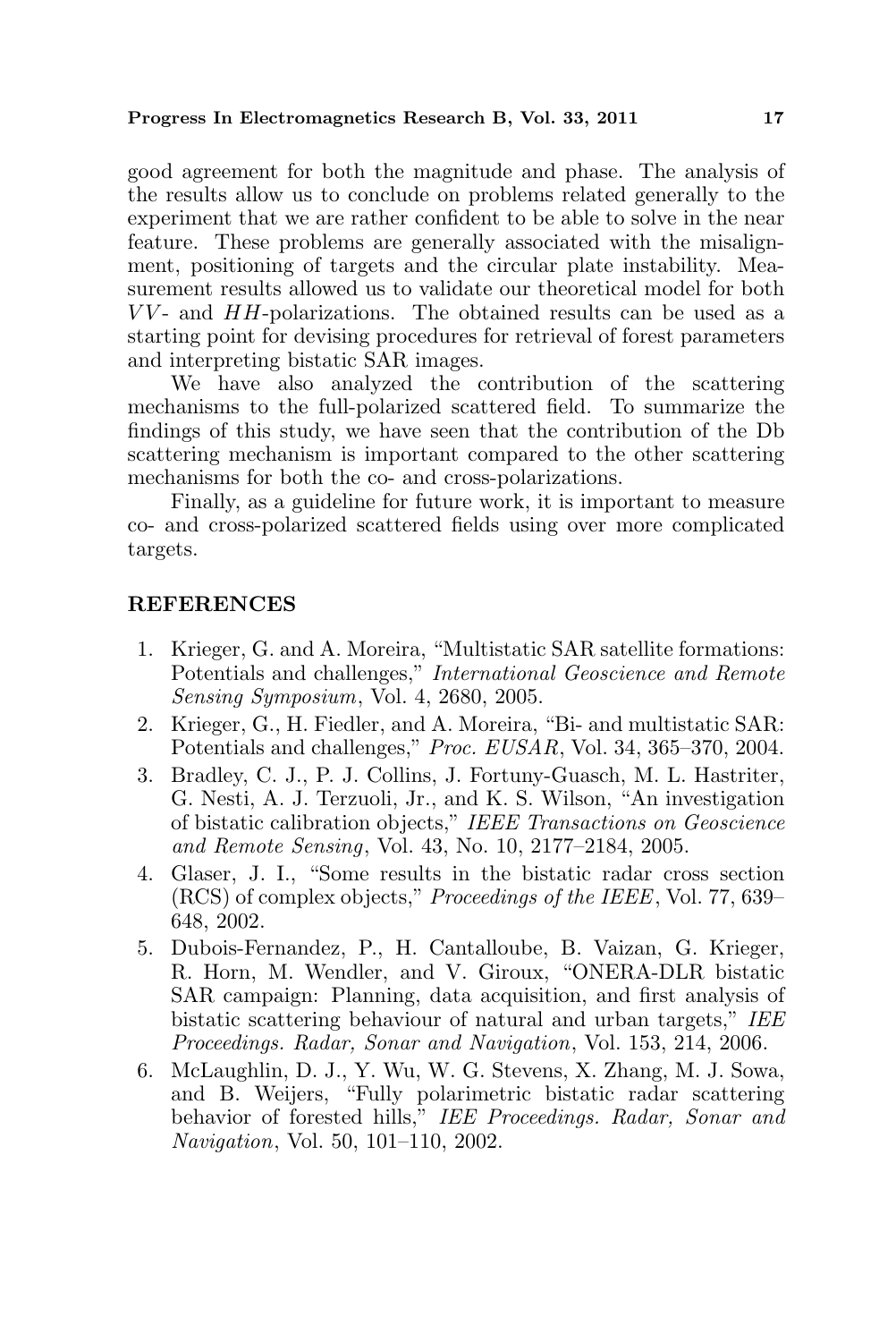- 7. Liang, P., L. E. Pierce, and M. Moghaddam, "Radiative transfer model for microwave bistatic scattering from forest canopies," IEEE Transactions on Geoscience and Remote Sensing, Vol. 43, 2470–2483, 2005.
- 8. Thirion-Lefevre, L., E. Colin-Koeniguer, and C. Dahon, "Bistatic scattering from forest components. Part I: Coherent polarimetric modelling and analysis of simulated results," Waves in Random and Complex Media, Vol. 20, 36–61, 2010.
- 9. Nguyen, H., H. Roussel, and W. Tabbara, "A coherent model of forest scattering and SAR imaging in the VHF and UHF band," IEEE Transactions on Geoscience and Remote Sensing, Vol. 44, 838–848, 2006.
- 10. Oh, Y., Y. M. Jang, and K. Sarabandi, "Full-wave analysis of microwave scattering from short vegetation: An investigation on the effect of multiple scattering," IEEE Transactions on Geoscience and Remote Sensing, Vol. 40, 2522–2526, 2003.
- 11. Israelsson, H., L. M. H. Ulander, T. Martin, and J. I. H. Askne, "A coherent scattering model to determine forest backscattering in the VHF-band," IEEE Transactions on Geoscience and Remote Sensing, Vol. 38, 238–248, 2002.
- 12. Eigel, R. L., P. J. Collins, A. J. Terzuoli, G. Nesti, and J. Fortuny, "Bistatic scattering characterization of complex objects," IEEE Transactions on Geoscience and Remote Sensing, Vol. 38, 2078– 2092, 2000.
- 13. Ulaby, F. T., T. E. van Deventer, J. R. East, T. F. Haddock, and M. E. Coluzzi, "Millimeter-wave bistatic scattering from ground and vegetation targets," IEEE Transactions on Geoscience and Remote Sensing, Vol. 26, 229–243, 2002.
- 14. Hauck, B., F. Ulaby, and R. DeRoo, "Polarimetric bistaticmeasurement facility for point and distributed targets," IEEE Antennas and Propagation Magazine, Vol. 40, 31–41, 2002.
- 15. Eyraud, C., J. M. Geffrin, P. Sabouroux, P. C. Chaumet, H. Tortel, H. Giovannini, and A. Litman, "Validation of a 3D bistatic microwave scattering measurement setup," Radio Science, Vol. 43, 1992–2005, 2008.
- 16. Gürel, L., H. Bağcı, J. C. Castelli, A. Cheraly, and F. Tardivel, "Validation through comparison: Measurement and calculation of the bistatic radar cross section of a stealth target," Radio Science, Vol. 38, 1046, 2003.
- 17. Sarabandi, K. and A. Nashashibi, "A novel bistatic scattering matrix measurement technique using a monostatic radar," IEEE Transactions on Antennas and Propagation, Vol. 44, 41–50, 2002.